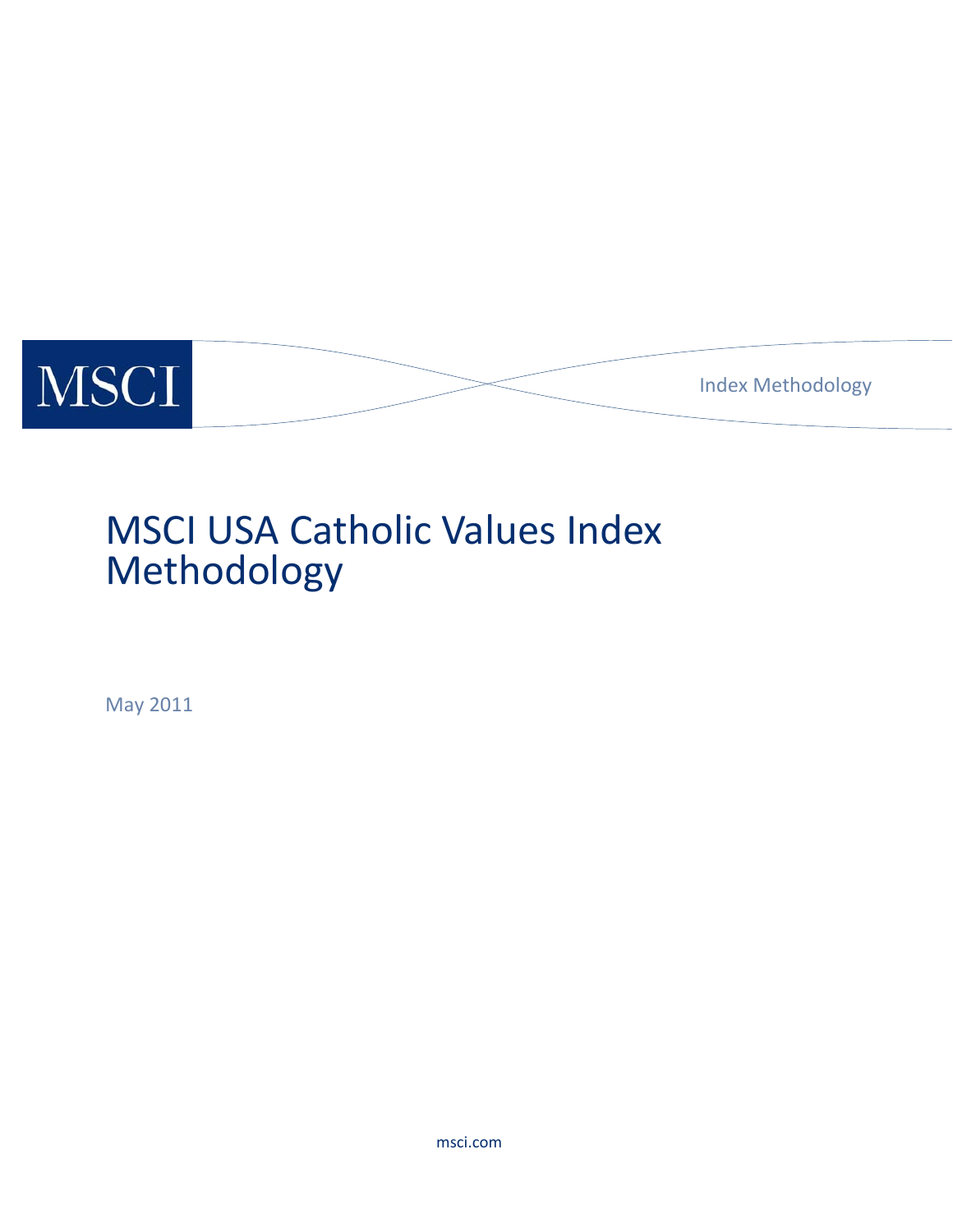### 1. Introduction

The MSCI USA Catholic Values Index is a free float-adjusted market capitalization index designed to be used as a U.S. equity benchmark for Catholic investors who seek equity ownership in alignment with the moral and social teachings of the Catholic Church. The MSCI USA Catholic Values Index consists of 400 companies selected from the MSCI USA Investable Market Index (IMI).

This methodology book is based on the methodology used by KLD Research & Analytics, Inc. for the construction and maintenance of the FTSE KLD Catholic Values 400 Index, which has been updated to incorporate the methodology changes resulting from the transition to the MSCI ESG Indices family that occurred on September  $1<sup>st</sup>$ , 2010. MSCI intends to review and update the methodology in the upcoming months.

## 2. ESG Research Framework

MSCI's ESG research framework generates an analysis and rating of each company's management of its environmental, social and governance performance. The rating criteria address a company's ESG performance in the context of five categories, covering key corporate stakeholders.

- **Environment**  rate a company's management of its environmental challenges, including its effort to reduce or offset the impacts of its products and operations.
- **Community and Society** measure how well a company manages its impact on the communities where it operates, including its treatment of local population, its handling of human rights issues and its commitment to philanthropic activities.
- **Employees and Supply Chain** assess a company's record of managing employees, contractors and suppliers. Issues of particular interest include labor-management relations, anti-discrimination policies and practices, employee safety, and the labor rights of workers throughout the company's supply chain.
- **Customers** measure the quality and safety record of a company's products, its marketing practices, and any involvement in regulatory or anti-competitive controversies.
- **Governance and Ethics** address a company's investor relations and management practices, including company sustainability reporting, board accountability and business ethics policies and practices.

MSCI applies its proprietary ESG rating framework to each company by selecting the ESG rating criteria most relevant to each firm. To evaluate a company, analysts review more than 500 data points and score more than 100 indicators. MSCI expresses a company's ESG performance as a numerical score and on a letter-based rating scale. The ratings fall on a nine-point scale from AAA to C. Scores and ratings are not normalized across individual industries or the overall company universe. This means that one industry may have no companies that receive any "A" ratings, while another industry may have no companies with "C" ratings.

For more details on ESG scores and ratings, please refer to http://www.msci.com/products/indices/thematic/esg/esg\_research\_methodology.html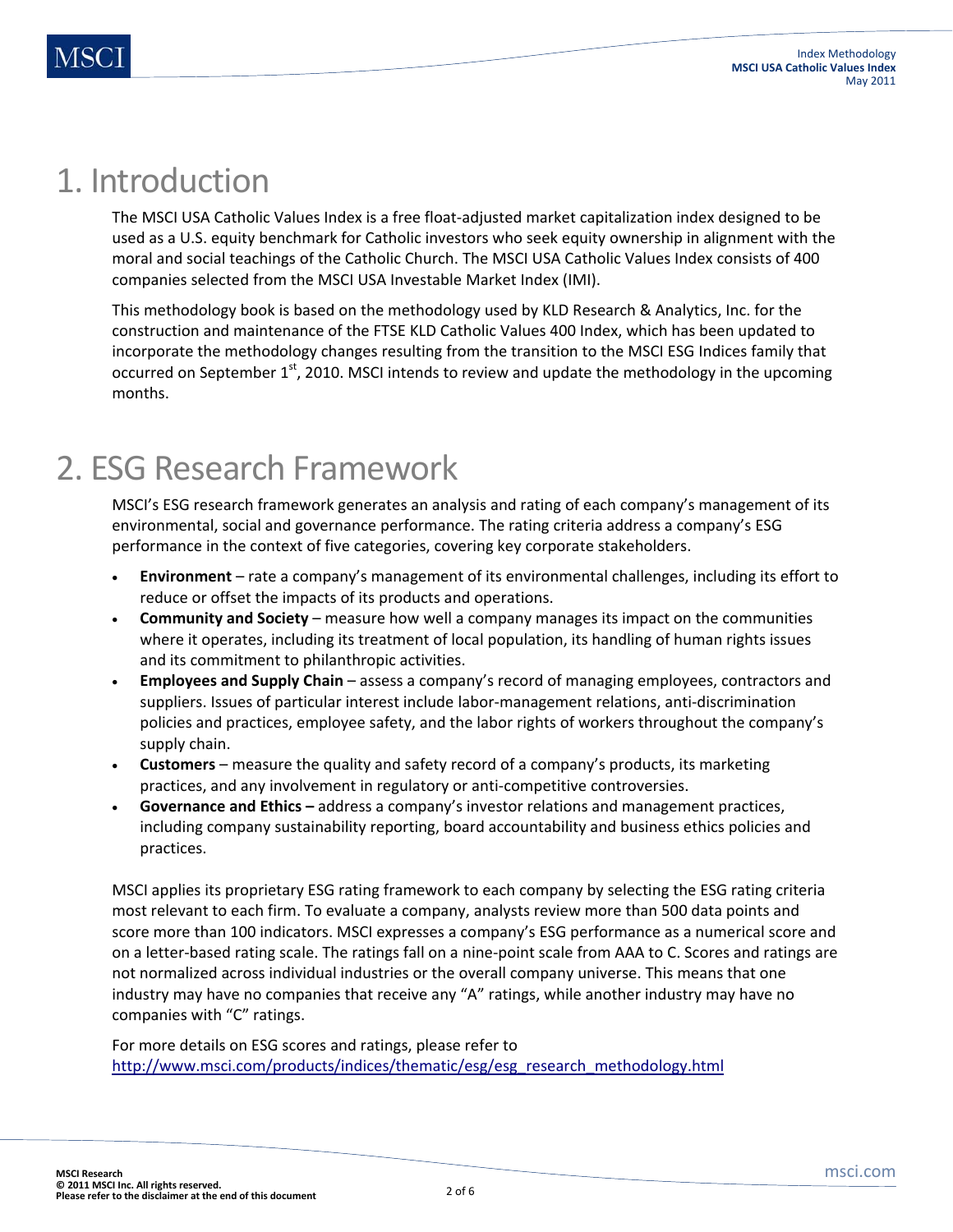## 3. Constructing the MSCI USA Catholic Values Index

### 3.1 Underlying Universe

The selection universe for the MSCI USA Catholic Values Index is the MSCI USA IMI Index.

### 3.2 Eligibility Criteria

The MSCI USA Catholic Values Index includes companies that are in accordance with the United States Conference of Catholic Bishops' (USCCB) Socially Responsible Investment Guidelines.<sup>1</sup> Each Company's Catholic Values performance is evaluated based on following areas:

- Respecting Human Life;
- Promoting Human Dignity;
- Reducing Arms Production;
- Pursuing Economic Justice;
- Protecting the Environment; and
- Encouraging the Corporate Responsibility.

Please refer to Appendix for a detailed description of these areas

#### 3.3 Index Construction

The MSCI USA Catholic Values Index is composed of 400 Companies with high ratings for ESG performance and Catholic Value performance based on the above categories along with the considerations of sector and size-segment representation, as described below.

#### **3.3.1 Size-Segment Representation**

The composition of the MSCI USA Catholic Values Index is maintained at approximately:

- 90% large cap companies;
- 9% mid cap companies; and
- 1% small cap companies.

#### **3.3.2 Sector Representation**

**.** 

The MSCI USA Catholic Values Index seeks to maintain approximately similar sector weights as the MSCI USA IMI.

<sup>&</sup>lt;sup>1</sup> Guidelines can be found at http://www.usccb.org/finance/srig.shtml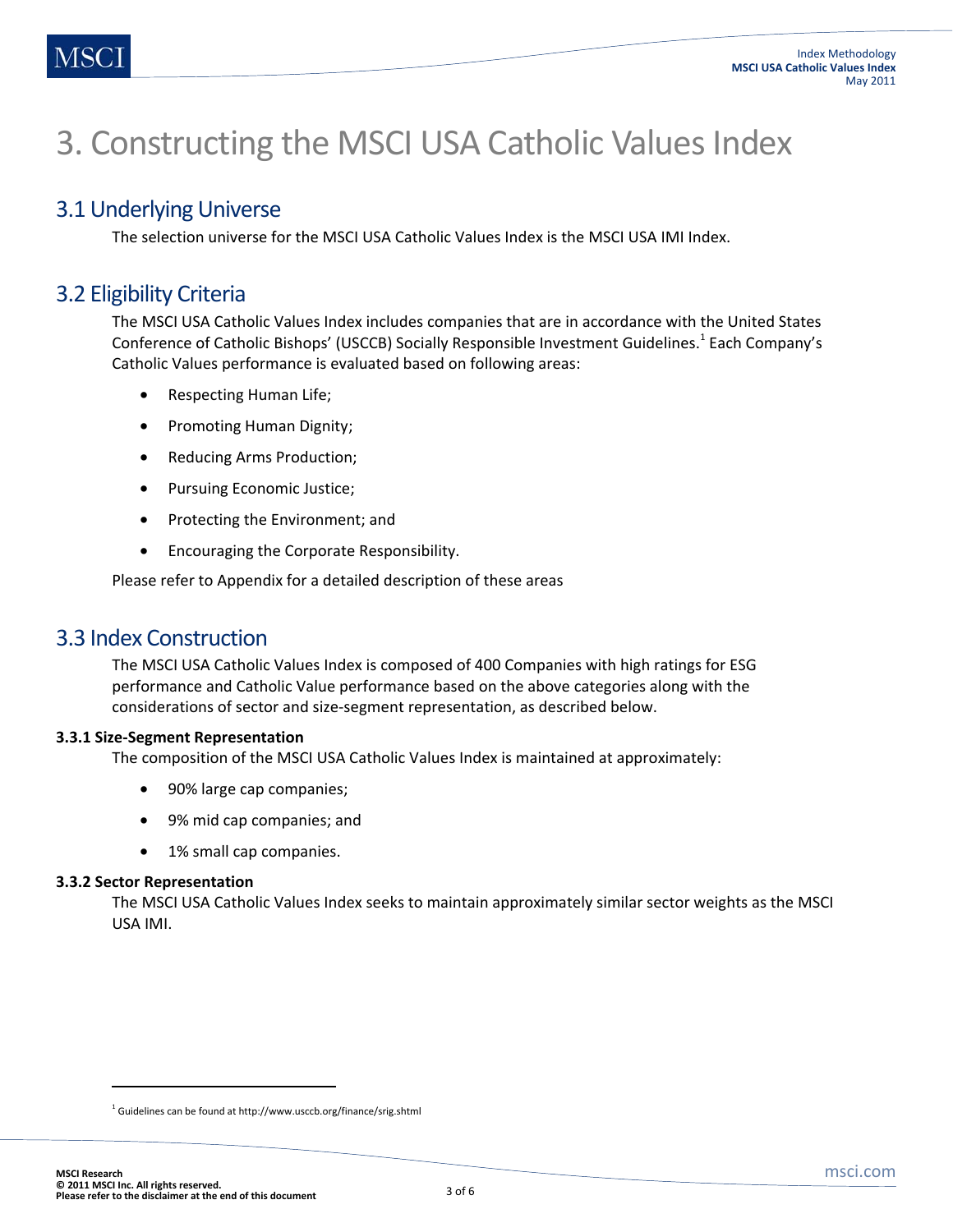## 4. Maintaining the MSCI USA Catholic Values Index

### 4.1 Quarterly Index Reviews

The composition of the MSCI USA Catholic Values Index is reviewed on a quarterly basis to coincide with the regular Index Reviews (Semi-Annual Index Reviews in May and November and Quarterly Index Reviews in February and August) of the MSCI Global Investable Market Indices. The changes are implemented at the end of February, May, August and November.

Companies can only be added to the MSCI USA Catholic Values Index at regular Index Reviews. Current index constituents are reviewed to determine if any of them should be removed due to ESG or Catholic Values performance. In addition, if a constituent is removed from the MSCI USA IMI Index as a result of the Index Review, it will be simultaneously removed from the MSCI USA Catholic Values Index. The deleted companies are replaced with eligible companies taking into account size-segment and sector representation. The MSCI USA Catholic Values Index will be restored to 400 companies at each Index Review.

### 4.2 Ongoing Event-Related Maintenance

The MSCI Corporate Events Methodology is applied for the maintenance of the MSCI USA Catholic Values Index between Index Reviews. New additions to the MSCI USA IMI index due to corporate events will not be added simultaneously to the MSCI USA Catholic Values Index, but will be considered for inclusion at the following Index Review. However, companies deleted from the MSCI USA IMI index between Index Reviews are also deleted at the same time from the MSCI USA Catholic Values Index.

When the number of securities in the MSCI USA Catholic Values Index falls below 400 due to corporate events, no additions will be made to restore the number of constituents to 400 until the next Quarterly Index Review.

The technical details relating to the handling of specific corporate event types can be found in the MSCI Corporate Events Methodology book available at: http://www.msci.com/products/indices/size/standard/methodology.html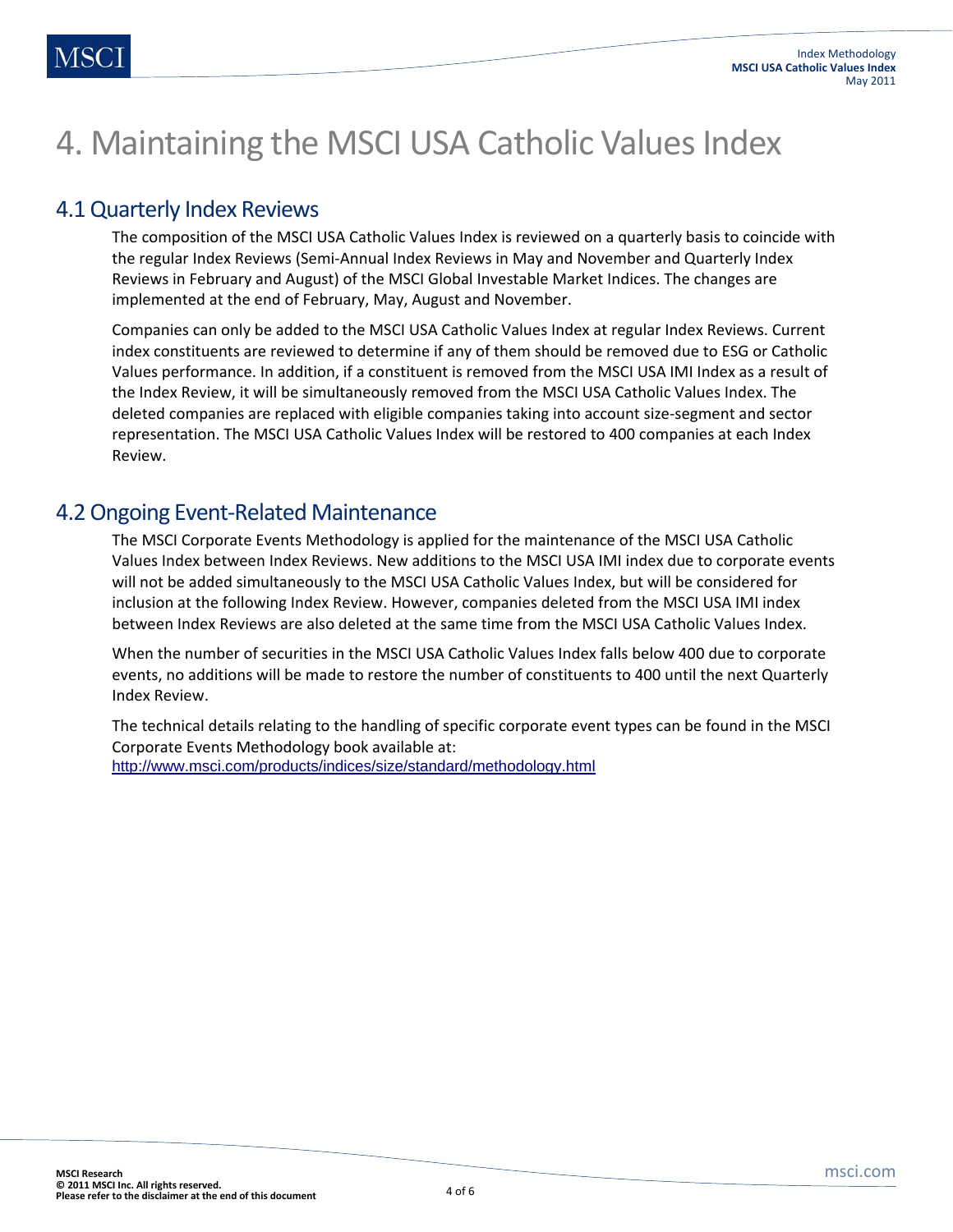### Appendix

The MSCI USA Catholic Values Index includes companies that meet the United States Conference of Catholic Bishops' (USCCB) Socially Responsible Investment Guidelines. Each Company's Catholic Values performance is evaluated covering the following areas:

- **Respecting Human Life** There is a zero tolerance rule for companies whose activities include direct participation in or support of abortion. Companies that manufacture contraceptive products are disqualified from the index. Due to the dynamic nature of this field of research, new products or services will be evaluated on a case-by-case basis. The Index also has a zero tolerance rule for companies involved in human cloning.
- **Promoting Human Dignity** This category evaluates companies on their performance in the area of human rights. Companies that provide access to health care and pharmaceuticals or have corporate polices on equal pay and promotion opportunities for women and minorities will be assigned a high rating in this criteria. Companies with a pattern of racial or gender discrimination, which have not taken steps to address the concern, are not eligible for inclusion in the Index. Companies that produce or derive significant revenues from the sale or distribution of pornography are also ineligible for the Index.
- **Reducing Arms Production** Companies that derive greater than 5% of revenues from the production of military weapons or firearms are ineligible. The Index has zero tolerance for the manufacture of anti-personnel landmines.
- **Pursuing Economic Justice** The Index seeks to include companies that: avoid the use of sweatshops in the manufacture of goods; provide generous wage and benefit policies; and have adequate worker safety guidelines. Companies involved in labor rights or predatory lending controversies, which have not taken steps to address the concern, are ineligible for the Index.
- **Protecting the Environment** The Index seeks to include companies that have programs and policies to protect the global environment, including the creation or environmentally beneficial technologies; programs to reduce greenhouse gas emissions; and the development of alternative renewable or clean energy resources.
- **Encouraging Corporate Social Responsibility (CSR)** The Index seeks to include companies that have CSR guidelines and that report on social and environment performance, corporate citizenship or sustainability, as well as financial performance.
- **Other Factors** The Index has zero tolerance for tobacco involvement. Companies with involvement in nuclear power production generally are ineligible. However, those with notable involvement in the area of alternative energy may be considered. Companies involved in the manufacture or sale of alcohol or those involved in the gambling industry are evaluated on a case-by-case basis.